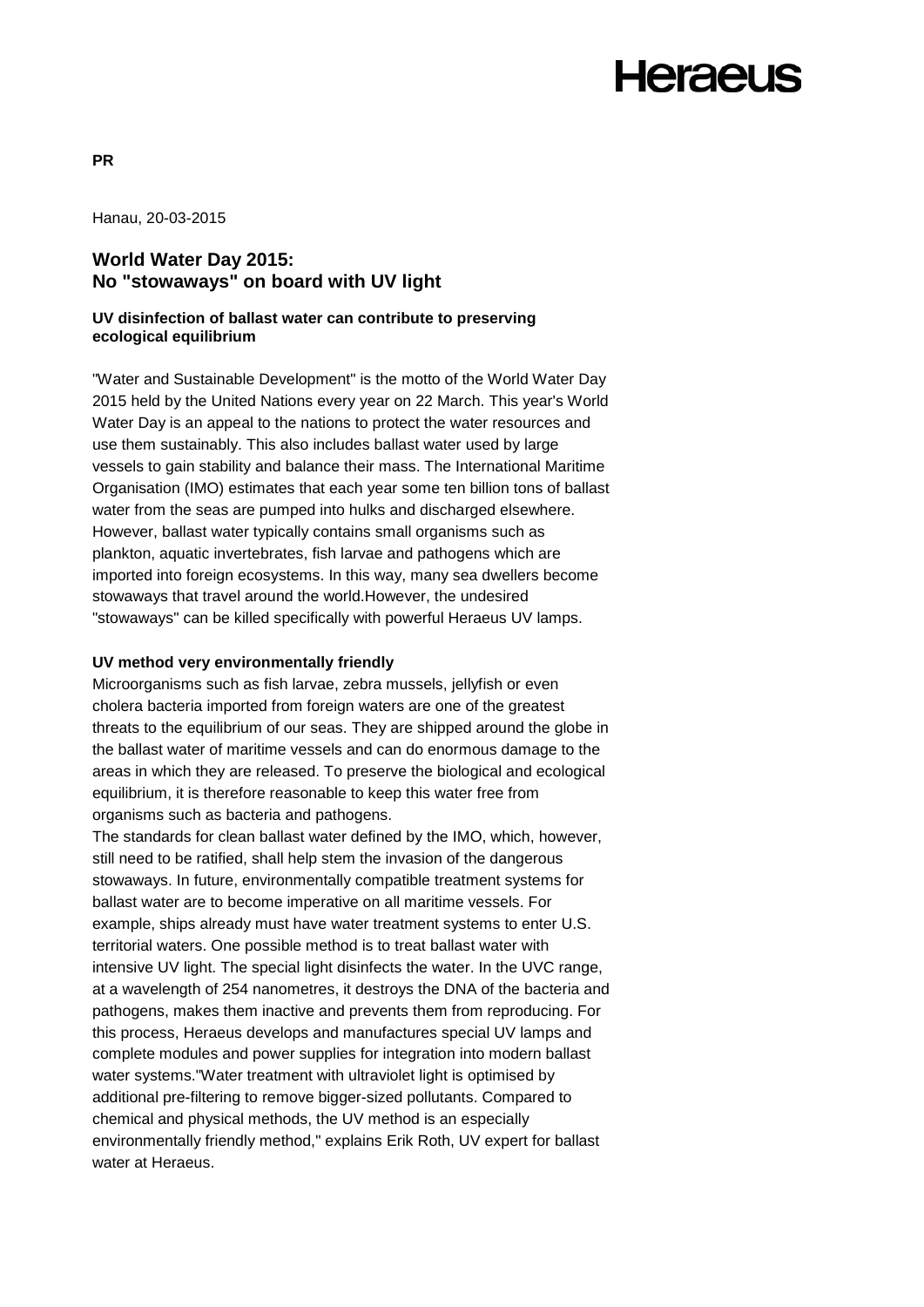# **Heraeus**

Page2

High-power amalgam lamps are used for water treatment. The special UV lamps are designed to meet the high requirements that apply in shipbuilding. Resistance to saltwater, acids, oils and pressures of up to 16 bar, insensitivity to vibration and compact design are just some of the requirements the small quartz glass lamp must meet. Quartz glass is used both for the lamp and for its envelope, as it intensifies the transmission of the UV light. Ship owners also benefit from the extremely long service life of the lamps, because the compact UV units deep down in the hull of the vessel do not require additional maintenance. Heraeus speciality light sources are developed and manufactured based on customer requirements, and appropriate accessories such as power supplies or holders can be supplied as well. This also saves the shipbuilder time and money when constructing compact units.

Learn more about specialty light sources for water treatment at [www.heraeus](http://www.heraeus-noblelight.com/)[noblelight.com.](http://www.heraeus-noblelight.com/)

**Heraeus,** the technology group headquartered in Hanau, Germany, is a leading international family-owned company formed in 1851. We create high-value solutions for our customers, strengthening their competitiveness for the long term. Our activities focus on a number of markets: chemical and metals, energy and the environment, communications and electronics, health, mobility, and industrial applications. In fiscal year 2013, Heraeus achieved product revenue of €3.6 billion and precious metals trading revenue of €13.5 billion. With some 12,500 employees in over 110 subsidiaries worldwide, Heraeus holds a leading position in its global markets.

**Heraeus Noblelight GmbH** with its headquarters in Hanau and with subsidiaries in the USA, Great Britain, France, China and Australia, is one of the technology- and market-leaders in the production of specialty light sources and systems. In 2013, Heraeus Noblelight had an annual turnover of 138 Million € and employed 875 people worldwide. The organization develops, manufactures and markets infrared and ultraviolet emitters, systems and solutions for applications in industrial manufacture, environmental protection, medicine and cosmetics, research, development and analytical measurement techniques.

### **For more information contact:**

Heraeus Noblelight GmbH Heraeusstraße 12-14, D-63450 Hanau [www.heraeus-noblelight.com](http://www.heraeus-noblelight.com/) UV expert: Erik Roth P : +49 6181 35-4499